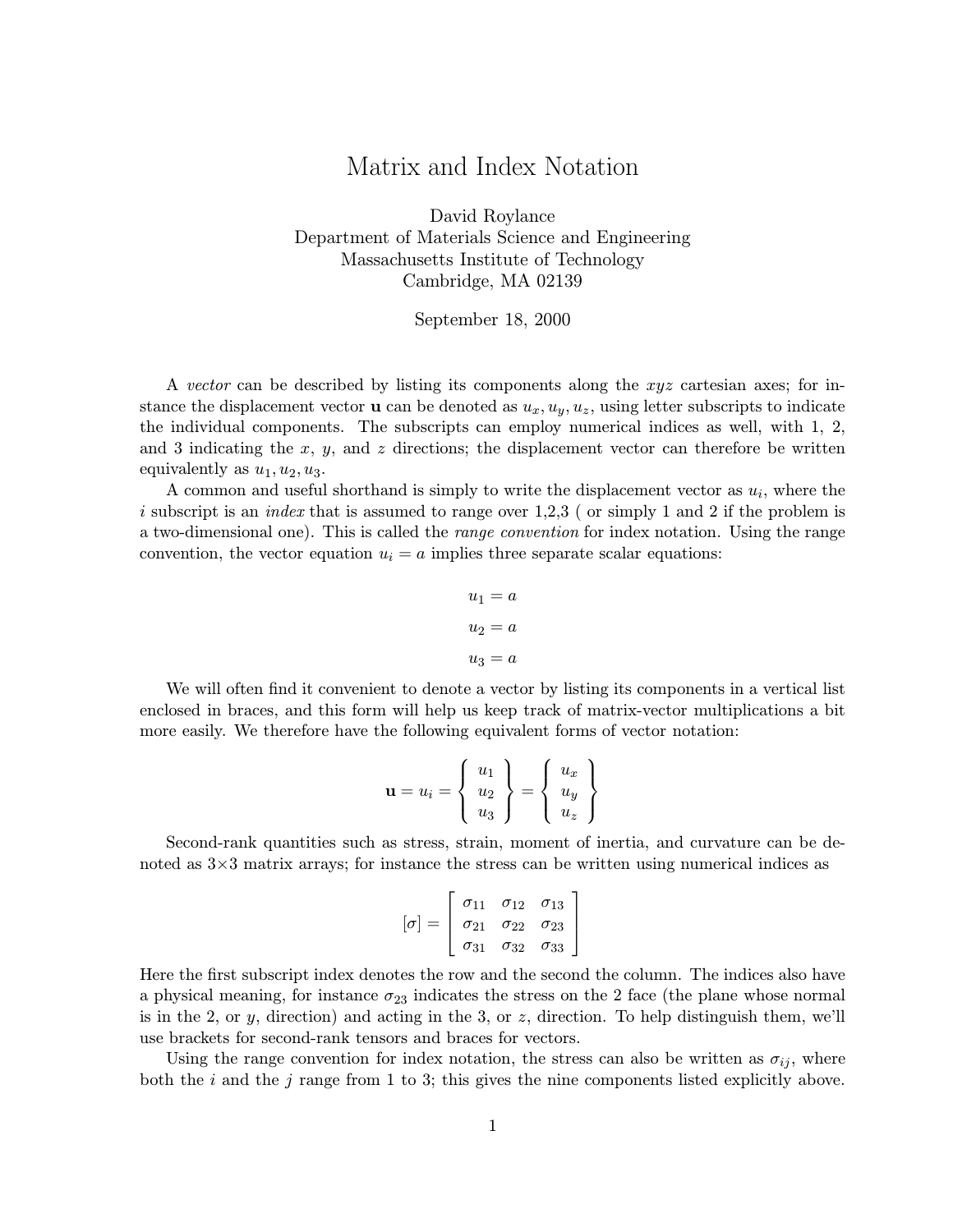(Since the stress matrix is symmetric, i.e.  $\sigma_{ij} = \sigma_{ji}$ , only six of these nine components are independent.)

A subscript that is repeated in a given term is understood to imply summation over the range of the repeated subscript; this is the *summation convention* for index notation. For instance, to indicate the sum of the diagonal elements of the stress matrix we can write:

$$
\sigma_{kk}=\sum_{k=1}^3\sigma_{kk}=\sigma_{11}+\sigma_{22}+\sigma_{33}
$$

The multiplication rule for matrices can be stated formally by taking  $\mathbf{A} = (a_{ij})$  to be an  $(M \times N)$  matrix and  $\mathbf{B} = (b_{ij})$  to be an  $(R \times P)$  matrix. The matrix product **AB** is defined only when  $R = N$ , and is the  $(M \times P)$  matrix  $\mathbf{C} = (c_{ij})$  given by

$$
c_{ij} = \sum_{k=1}^{N} a_{ik}b_{kj} = a_{i1}b_{1j} + a_{i2}b_{2j} + \dots + a_{iN}b_{Nk}
$$

Using the summation convention, this can be written simply

$$
c_{ij} = a_{ik}b_{kj}
$$

where the summation is understood to be over the repeated index k. In the case of a  $3 \times 3$ matrix multiplying a  $3 \times 1$  column vector we have

$$
\begin{bmatrix} a_{11} & a_{12} & a_{13} \ a_{21} & a_{22} & a_{23} \ a_{31} & a_{32} & a_{33} \end{bmatrix} \begin{Bmatrix} b_1 \ b_2 \ b_3 \end{Bmatrix} = \begin{Bmatrix} a_{11}b_1 + a_{12}b_2 + a_{13}b_3 \ a_{21}b_1 + a_{22}b_2 + a_{23}b_3 \ a_{31}b_1 + a_{32}b_2 + a_{33}b_3 \end{Bmatrix} = a_{ij}b_j
$$

The comma convention uses a subscript comma to imply differentiation with respect to the variable following, so  $f_{,2} = \partial f / \partial y$  and  $u_{i,j} = \partial u_i / \partial x_j$ . For instance, the expression  $\sigma_{i,j} = 0$ uses all of the three previously defined index conventions: range on i, sum on j, and differentiate:

$$
\frac{\partial \sigma_{xx}}{\partial x} + \frac{\partial \sigma_{xy}}{\partial y} + \frac{\partial \sigma_{xz}}{\partial z} = 0
$$

$$
\frac{\partial \sigma_{yx}}{\partial x} + \frac{\partial \sigma_{yy}}{\partial y} + \frac{\partial \sigma_{yz}}{\partial z} = 0
$$

$$
\frac{\partial \sigma_{zx}}{\partial x} + \frac{\partial \sigma_{zy}}{\partial y} + \frac{\partial \sigma_{zz}}{\partial z} = 0
$$

The Kroenecker delta is a useful entity is defined as

$$
\delta_{ij} = \begin{cases} 0, & i \neq j \\ 1, & i = j \end{cases}
$$

This is the index form of the *unit matrix* I:

$$
\delta_{ij} = \mathbf{I} = \left[ \begin{array}{rrr} 1 & 0 & 0 \\ 0 & 1 & 0 \\ 0 & 0 & 1 \end{array} \right]
$$

So, for instance